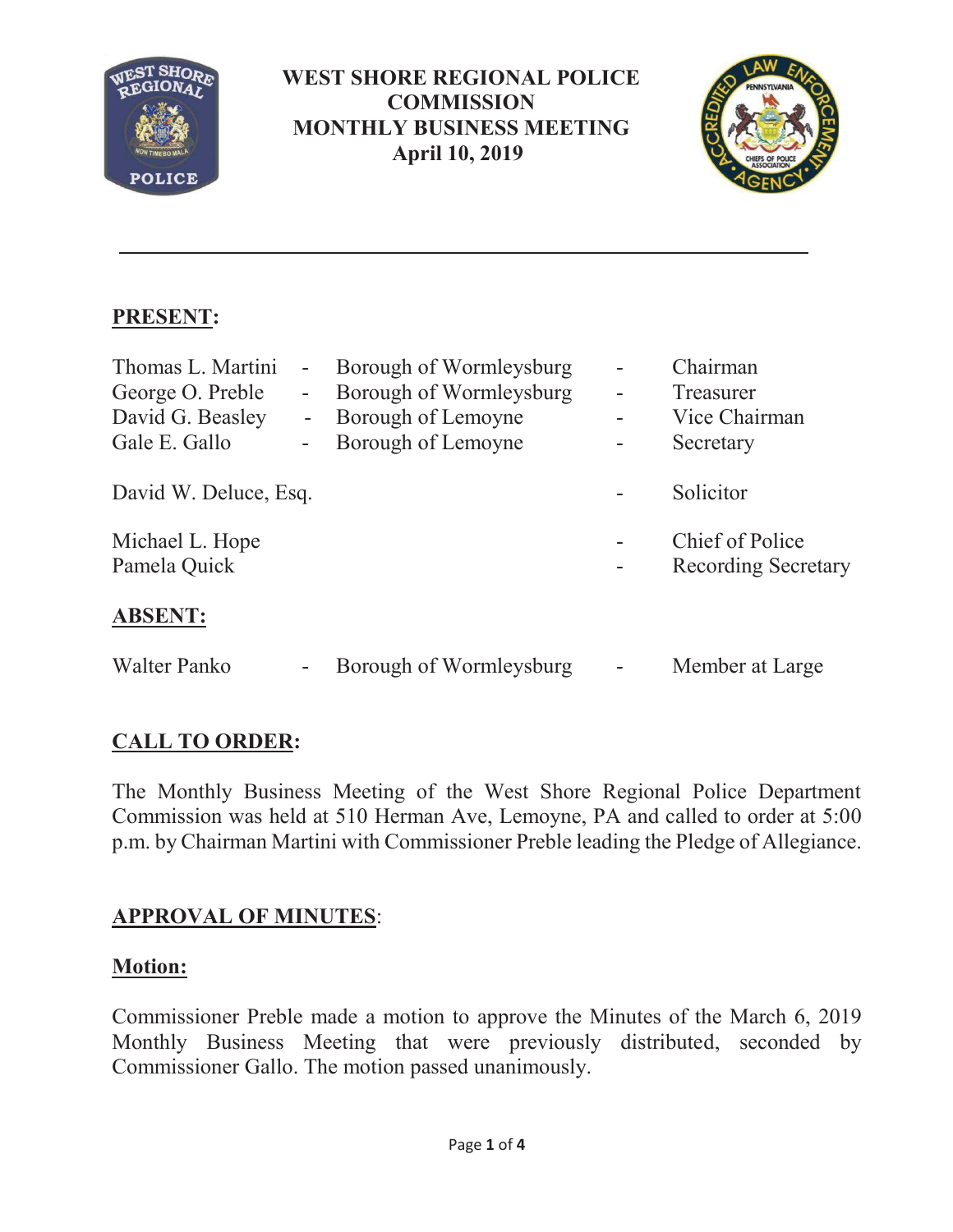# **CHAIRMAN'S ANNOUNCEMENTS**:

Chairman Martini announced that union contract negotiations are moving along. There have been two meetings so far.

#### **CITIZENS/VISITORS:**

Lieutenant Friel along with Officers Stolley and Mauchamer were present. Resident Bob Huggler was also present.

### **APPROVAL OF BILLS:**

| Description                         | Fund                            | Amount      |
|-------------------------------------|---------------------------------|-------------|
| 22111-22138<br><b>Draft Numbers</b> | General Fund (Accounts Payable) | \$58,870.87 |
| 9 EFT Transactions                  | General Fund (Accounts Payable) | \$4,823.63  |
| 12 Payroll Transactions             | General Fund (3/8/2019)         | \$36,871.50 |
| 12 Payroll Transactions             | General Fund (3/22/2019)        | \$37,068.37 |
| 1 Transaction                       | <b>PLGIT Credit Card</b>        | \$24.00     |
| 0 Transactions                      | <b>MERP</b>                     | \$0.00      |

#### **Motion:**

Commissioner Preble made a motion to approve the March 2019 Bills and Payroll Transactions totaling \$137,658.37 seconded by Commissioner Gallo. The motion passed unanimously.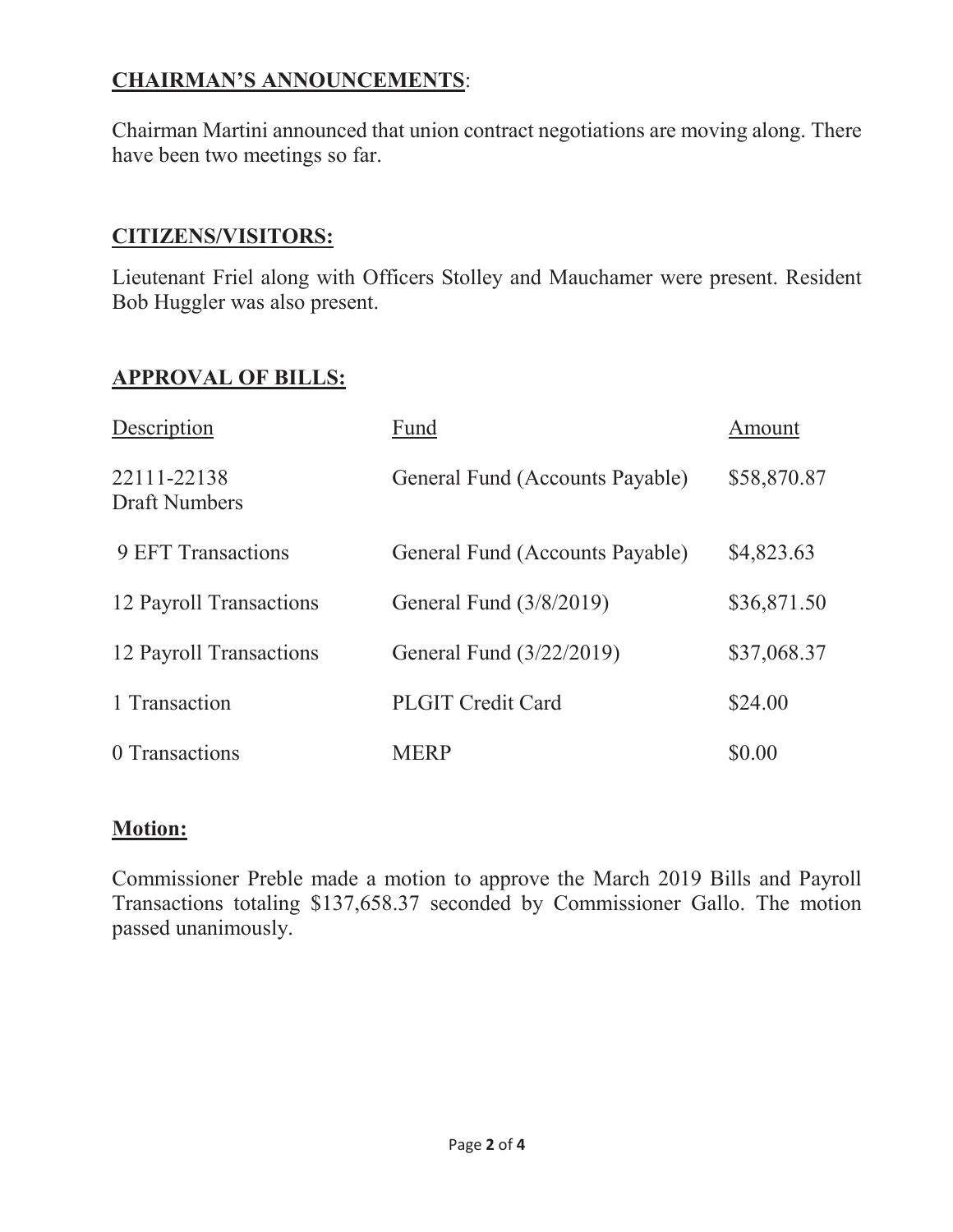## **TREASURER'S REPORT:**

Commissioner Preble reported balances of \$508,491.24 in the checking account, \$0.00 in the Capital Reserve Fund, \$7,280.42 in the donation checking account and \$16,447.62 in the K9 donation account as of March 31, 2019. Commissioner Preble also reported a balance of \$282,613.78 in the Centric Capital Reserve Fund as of March 31, 2019

### **Motion:**

Commissioner Preble made a motion to approve the March 2019 Treasurer's Report and to submit it for audit, seconded by Commissioner Gallo. The motion passed unanimously.

## **ITEMS TO DISCUSS:**

Commissioner Gallo advised that she was contacted about a vehicle being towed from a vehicle crash in Wormleysburg and the towing policy was reviewed by the Solicitor. The Chief also advised that all staff will be reminded about the policy.

### **CHIEF HOPE'S REPORT:**

Chief Hope submitted the following reports to the Commission:

March 2019 Calls for Service

March 2019 Traffic, Criminal, and Ordinance Arrests

March 2019 Statement of Revenues and Expenditures Compared to Budget Report

Officer Conroy reported for March that he and K9 Max had four K9 assist calls outside of the jurisdiction and no K9 assist calls inside the jurisdiction. Three calls were for drug searches and two were for searching/tracking. Officer Conroy and K9 Max also had two PR events.

Chief Hope informed the Commission that the new police vehicles are in and will be in-service within the next few days.

Chief Hope also explained to the Commission about a new "App" called Neighbors by Ring in which residents and police can post real-time alerts and videos that can assist